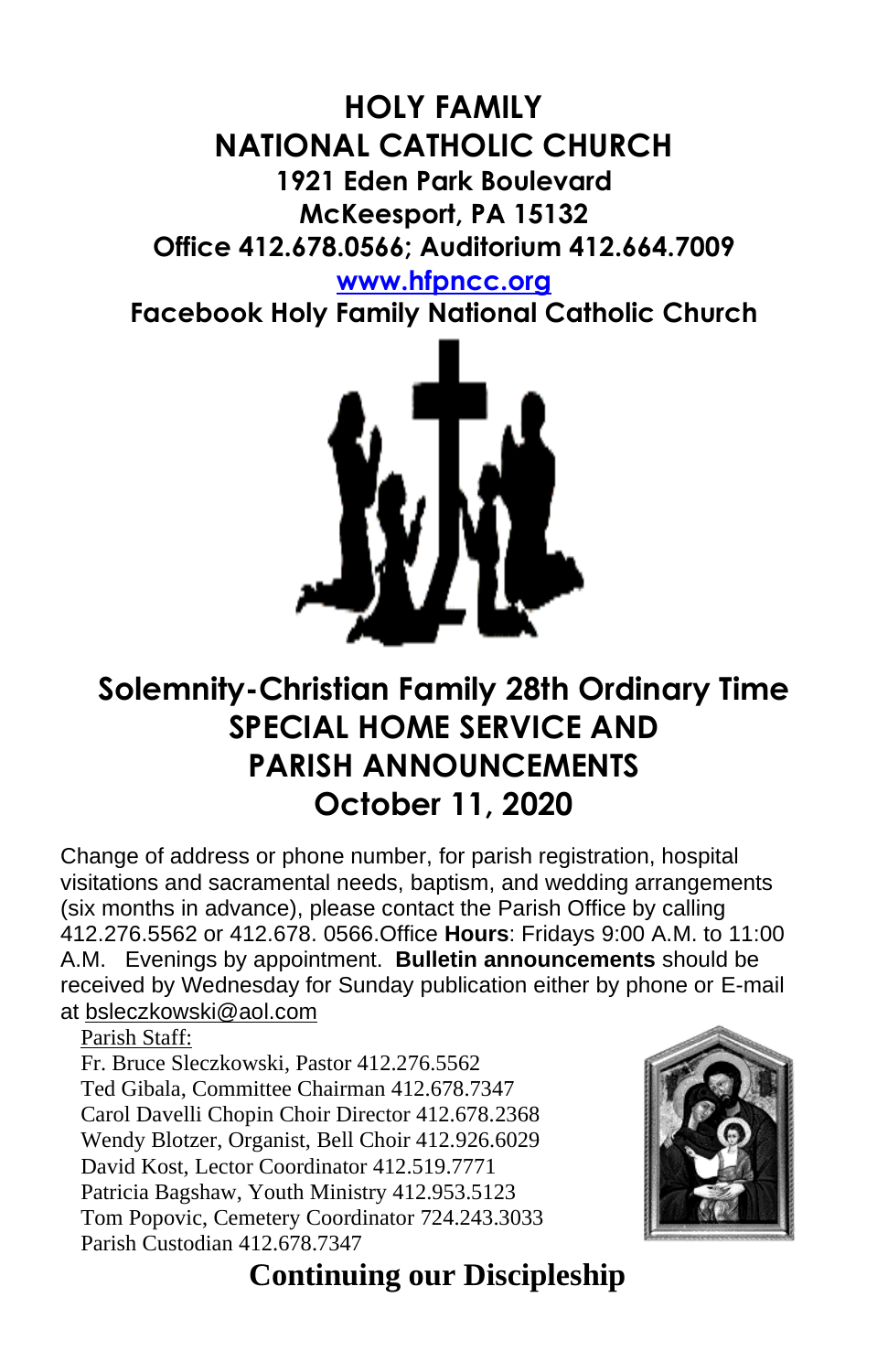#### **This Week**

**October 11, 2020** Solemnity-Christian Family Holy Mass 9:00 A.M. **+Anthony Davelli** (13th Ann.) Int. wife Carol Davelli

**October 18, 2020 29th Sunday Ordinary Time Holy Mass 9:00 A.M. +Alphonse LoBue** Int of wife Claudia LoBue; **+Thomas Zaucha** (6th Ann.) Int of wife Bonnie Zaucha **District 5 Quarterly Meeting 7:00 P.M.** Teleconference information has been sent in the mail

#### **XIII Buffalo-Pittsburgh Diocesan Synod**

This Thursday and Friday our diocese will gather together to convene the XIII Diocesan Synod via ZOOM social media. Holy Family's Lay Delegates are Mrs. Wendy Blotzer and Mr. David Kost. Mr. Ted Gibala will be representing the Diocesan Council.

#### **Synodical Prayer**

Heavenly Father grant us Your love and blessing as we gather together in Holy Synod to seek the Lord Jesus through Your Holy Church. Send Your Holy Spirit upon those gathered that they may be guided by Your Holy Will. Strengthen them in all that they do there, that their decisions may help lead others to Your Son, our Lord Jesus Christ, Who lives and reigns with You and the Holy Spirit, one God. For ever and ever.

#### **PNU Education and Youth Commission**

The Education and Youth Commission is prayerfully asking our Church members to consider giving a gift that will be used, appreciated and always remembered by our members going to college or school of higher learning. Your charitable donation can be made to the PNU Education and Youth Commission, 1006 Pittston Avenue, Scranton, PA 18505. Over the years, thousands of students have received stipends to financially help their studies.

## **Gold Medal Baking Flour Giveaway Today!**

Please come down to the social hall today after Mass and grab up to 25 pounds of Gold Medal Baking Flour for your holiday baking needs. We have an excess of flour that was kindly donated and are